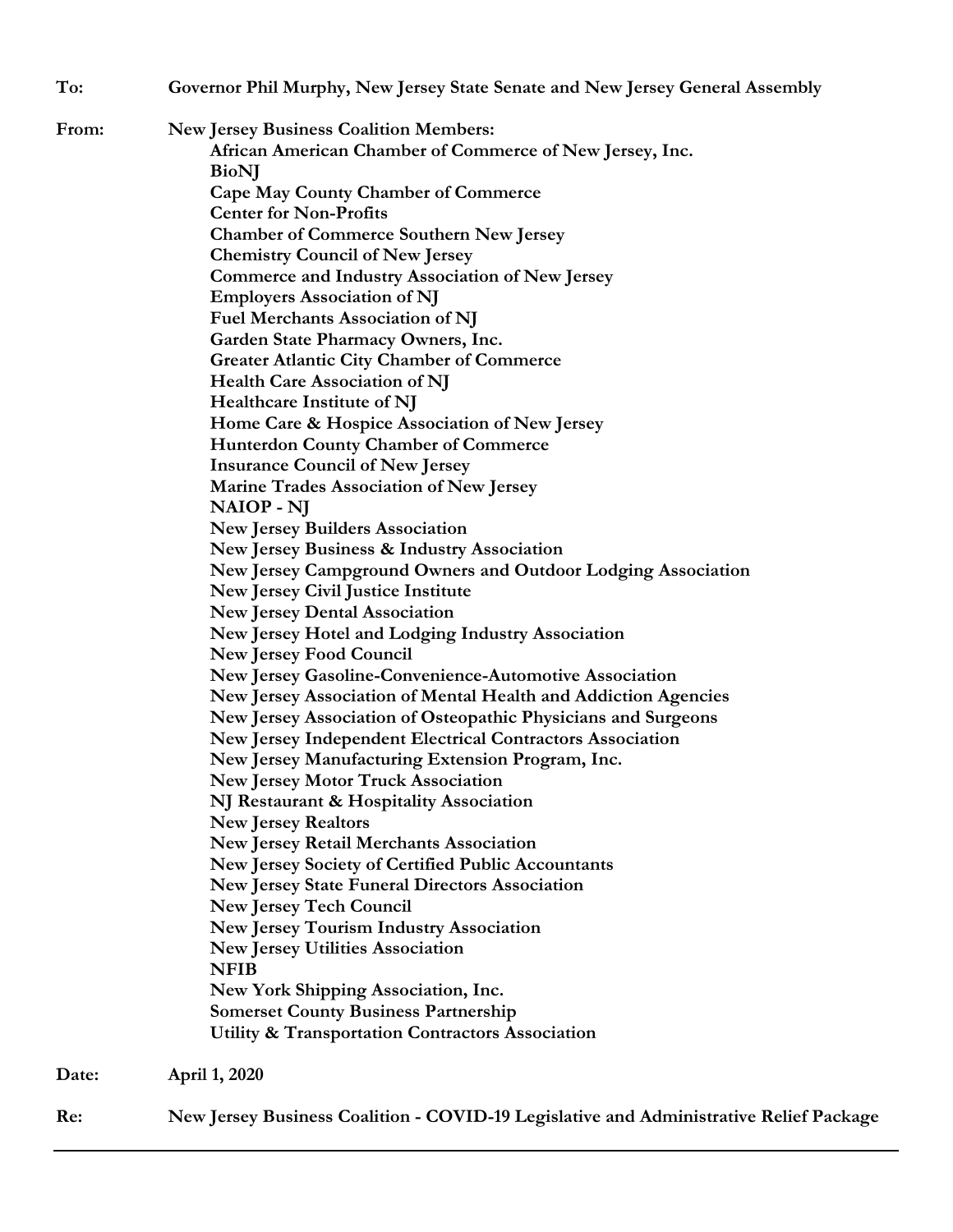As the leaders of New Jersey's major business organizations who collectively provide millions of jobs in the State, we want to first say that the health, welfare and safety of the people of New Jersey should be and is everyone's priority in this unprecedented public health crisis. Our first goal is to flatten the curve of this dangerous virus. And, on behalf of the workforce that our members collectively employ who are being impacted by the necessity to close or limit business operations, we want to say thank you for your recent legislative actions to begin to address the impacts from the coronavirus pandemic. These measures will provide some needed relief to employees across the State.

However, more relief is needed and it is needed quickly. Like us, you must be hearing from many of your constituents that the recent enactments do not go far enough to help the hundreds of thousands of small businesses being impacted today. They are frightened and need immediate assistance. While they are making every effort to stay in business and keep their employees on the payroll, this is an incredibly difficult task for many who have little or no revenue coming in and no cash reserves to fall back on. They need relief not only to protect their businesses, but to preserve the jobs for their employees and the State's economy as a whole.

We want to clarify that when we talk of small business, we include nonprofit organizations who employ nearly 10% of our State's private workforce. Independent contractors are also small businesses, who are being hit hard by this crisis and need to be recognized as such, similar to how the federal CARES Act of 2020 does. Small businesses represent over 98% of the State's business demographic and are the backbone of our economy, employing over 50% of our workforce.

We are not naïve to the fact that the State's budget was stretched even before this pandemic and will likely be even more challenged as a result of all the business closures and lack of economic activity. Business activity, and the jobs they produce, generate the tax revenues that fund the budget.

But we also need to be prepared to bounce back even stronger and the only way to do that is to ensure that our small businesses have the necessary resources to stay afloat during this crisis and are able to open their doors when the time arrives.

Federal assistance is essential to this effort, and we are actively digesting the breadth of the CARES Act. However, the State also has an essential role in ensuring that our businesses can expeditiously take advantage of federal relief efforts and provide small businesses with the temporary or longer-term resources they need to survive.

In order to address the concerns of our small business community, we have compiled a list of legislative and executive initiatives for your consideration. This list is constantly being updated based on the needs of our members and developments on the federal level. It serves as a starting point for addressing the economic challenges our members face. Each of these ideas is not necessarily endorsed by every signatory to this letter, but this list embodies a comprehensive overview of what we think the State of New Jersey can do to best assist our beleaguered economy. We hope that you will be supportive and act with the same speed and urgency as you did for the recently adopted package of bills.

Thank you so much for your consideration of our collective ideas!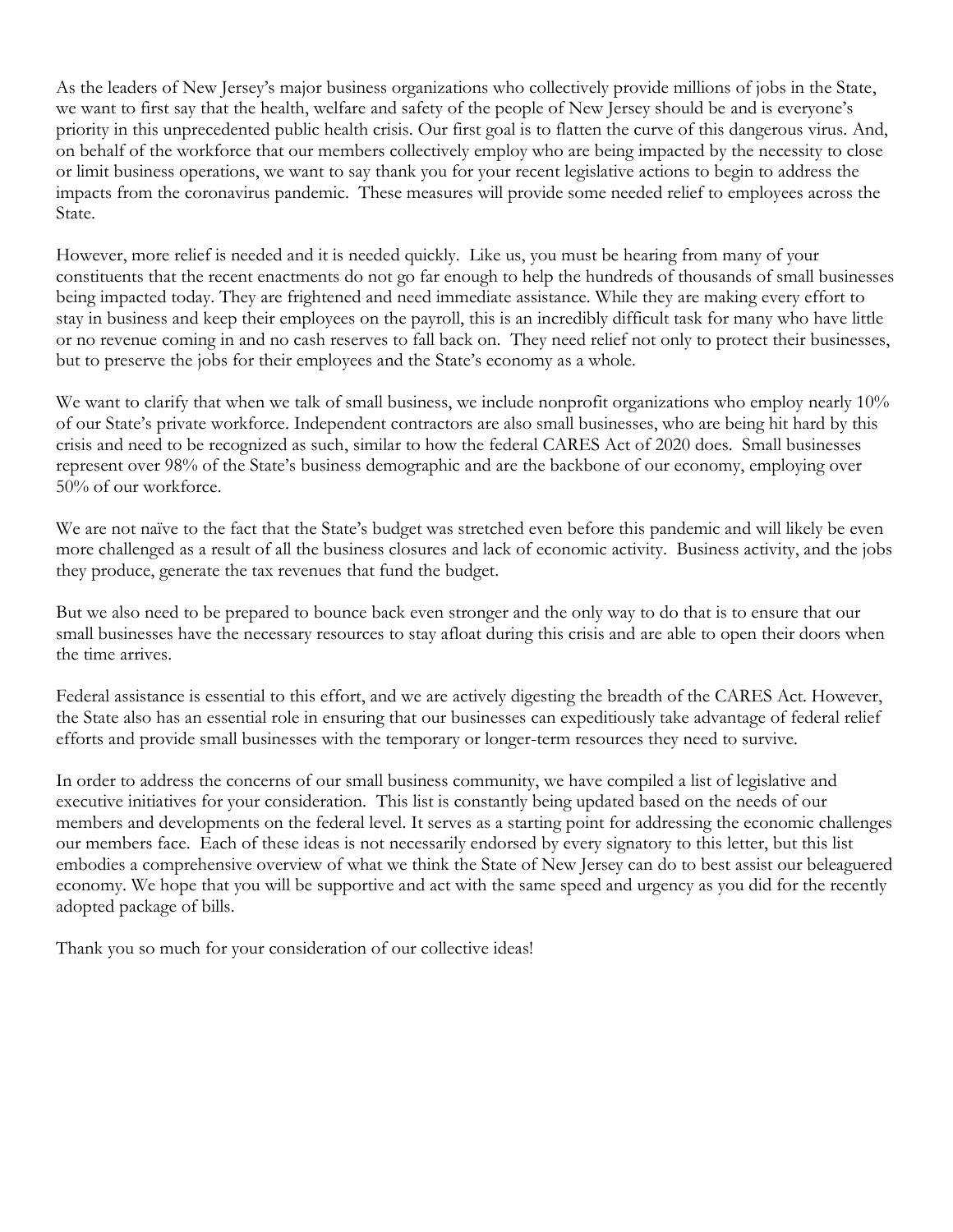## **Ideas for COVID-19 Legislative and Administrative Relief Package**

New Jersey small businesses, including non-profits and independent contractors, are used to challenges, but clearly their collective fortitude is being put to the ultimate test in the State's efforts to flatten the coronavirus curve. The efforts of our many employers to keep their workforce intact and their customers satisfied should be roundly applauded. Sadly, some are looking at an unfortunate numbers game. Thousands of our members throughout the State have many legitimate concerns about how long, or if, they can survive with limited or even zero revenue coming in. Some have been forced to lay off their workers and even worse, consider closing their doors. Given these unprecedented times, the New Jersey Business Coalition (comprised of leading employer advocates throughout the State) is encouraging our lawmakers to adopt policies to assist these job creators who are in need of an immediate capital infusion and regulatory relief if they are going to navigate the new norm and survive the coronavirus pandemic. These ideas may not be endorsed by every signatory to the above letter, but this list represents a comprehensive overview of what we all believe the government can do to best support our employers and employees.

## Business Relief **Without Impacting State Revenues**:

- 1) Ensure that an employer's UI experience rating (or the unemployment claim reimbursements for certain nonprofits that have chosen a UI alternative) is not negatively impacted by layoffs during a public health crisis to avoid increased unemployment insurance taxes. (*STATE*)
- 2) Create an "Economic Recovery Coordinator" position in the Governor's Office to serve as the point person for all economic relief initiatives after the emergency has passed. This position should support the Governor and oversee executive branch action to help the economy, including acting as the "one stop" to coordinate cross department/agency needs, fast-tracking permits for projects that could get people back to work sooner, and the like. (*STATE*)
- 3) Extend state and local permits on projects that may be delayed until after the COVID-19 crisis passes, and extend all rule-making timelines, both in regulation and statute, past the current public health crisis. Furthermore, actions should be taken to ensure that local permitting does not interfere with business openings during the recovery. (*STATE*)
	- o This action would resemble the Executive Order from Maryland Governor Larry Hogan (https://governor.maryland.gov/wp-content/uploads/2020/03/Licenses-Permits-Registration.pdf).
- 4) Relax rules in regulations and statutes where appropriate regarding workforce licenses and reporting during and after this COVID-19 crisis to: (*STATE*)
	- o allow more students in the healthcare industry to assist hospitals in need;
	- o allow non-profits to address new priorities and/or unanticipated expenses stemming from the outbreak and expediting their approval process for contract budget modifications that do not increase costs;
	- o focus health and social service efforts on public health and safety instead of paperwork; and
	- o extend expiring licenses and relax rules on current licenses to make it easier to maintain jobs without having to visit an office and/or take away focus from providing important services.
- 5) Loosen hours-worked rules in regulation and statute so an increase in hours to deal with an emergency, such as in a hospital or food store, does not trigger a slew of new labor mandates that an employer or employee may not want or be able to afford. (*STATE*)
- 6) Clarify and enhance in statute that all businesses are permitted to carry forward their COVID-19 financial losses for tax purposes, including both CBT and GIT paying businesses. (*STATE & FED*)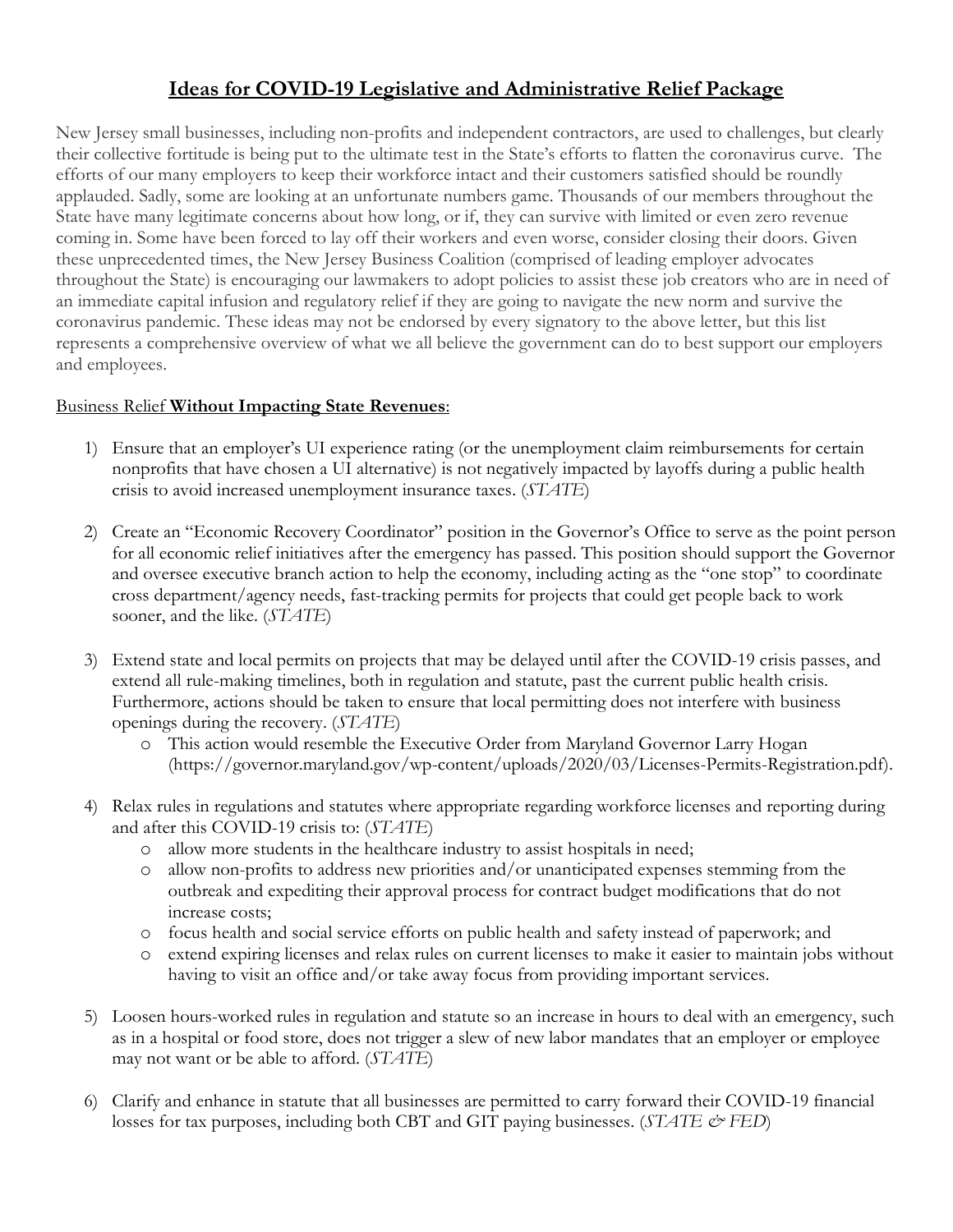- 7) Better facilitate remote workplace dynamics by providing waivers for any statute that requires a physical presence where one is no longer necessary to conduct business because of new technology. (*STATE*)
	- o For example, businesses have requested permission to allow some pharmacists that can do their job remotely to work from home.
- 8) Allow businesses that need government signoffs to continue their work with government involvement continuing remotely, and require government entities to accept electronic payments. This would include ensuring that quasi-judicial local boards, such as planning and zoning boards, have the ability to conduct virtual public meetings to allow projects to proceed (as outlined in the DCA's Operational Guidance issued March 25). (*STATE*)
	- o For example, realtors are concerned about real estate closings not proceeding when municipal and county governments are closed. A solution could be to temporarily transition proceedings to licensed third parties where appropriate or sign affidavits with towns that require a buyer to complete a CO as soon as the emergency order is lifted.
- 9) Address/clarify the WARN Act and its recent expansion to address what is "reasonably foreseeable" to prevent unintended consequences from hurting both employees and employers, as did California. (*STATE*)
- 10) Ensure that social distancing policies are clear and do not go too far as to devastate the economy without a strong public health reason. Ensure that Governor Murphy's Executive Orders related to business closures/social distancing are the only operative guidelines and pre-empt any local efforts. (*STATE*)
	- o For example, Governor Murphy's Executive Order 107 strikes a nice balance of what business could be open and what needs to close, while Executive Order 110 can be seen as inconsistent with 107, about which workers will need child care.
- 11) Provide litigation protection for employers and healthcare providers who act in good faith, following public health guidance. A plaintiff should have to show gross negligence to recover for a COVID-19-related injury. (STATE & FED)
	- o No business or health care provider knows all the right answers in this unprecedented public health emergency. Public health guidance has evolved significantly over the course of the crisis and reliance on that advice should be protected. Liability protection would also give employers the confidence to rehire workers and resume economic activity once the crisis has passed.
- 12) Clarify in law that all state tax deadlines are extended. (*STATE & FED*)
	- o This recommendation has been partially addressed in A-3841/S-2300, which recently passed the Legislature. However, it needs to be determined how the bill interacts with the recent federal deadline extension and confirm that this does not limit existing extension flexibilities such as common corporate extensions to October.
- 13) Adjust COBRA and health care continuation laws to mirror what was done during the Great Recession. (*STATE & FED*)
- 14) Maintain a labor force for burdened industries as much as possible in current economic uncertainty by: (*STATE*)
	- o administering working papers for minors despite school closures;
	- o job matching laid off workers with high demand industries;
	- o providing unique and appropriate childcare options; and
	- o educating the public on which businesses are open and where there are job openings.

## Economic Relief **Dependent on Federal Aid** to Cover New State Spending or Foregone State Revenues: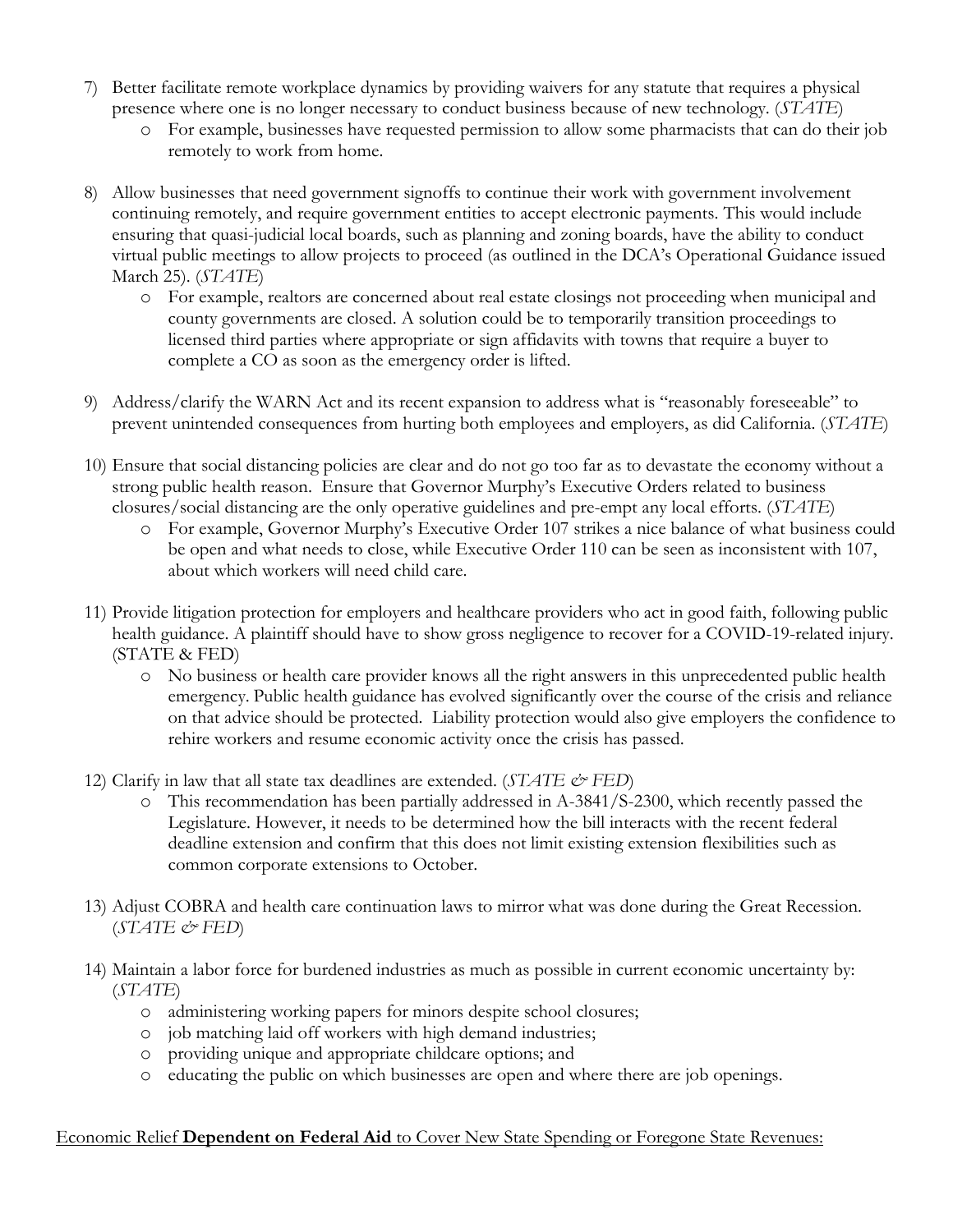- 1) Short-term suspension of sales, payroll (income tax withholdings, UI, FICA, etc.) and gas tax remittance for small businesses forced to close or significantly scale back their business model; such as, hospitality, personal care service, non-essential retail businesses and other hard-hit employers who have lost business as a result of the COVID-19 health crisis. (*STATE & FED*)
	- o If federal aid is large enough, forgiveness of the collected tax for employers that maintained their FTE and wage levels should be considered.
- 2) Provide tax credits for businesses paying employees who cannot work. (*STATE & FED*)
	- o This could include paying:
		- an employee who is quarantined and can't work;
		- an employee of a business that closes its worksite and/or can't operate remotely.
	- o This recommendation has been partially addressed in A-3846/S-2293, which was passed by the Legislature.
- 3) Support the creation of a federal "Business Continuity Protection Recovery Fund" which would provide direct grants to businesses suffering from corona virus-related losses. A federal program would be preferable to avoid disparate treatment of businesses from state-to-state. This Recovery Fund is supported by a wide coalition of business and insurance trades, all of whom signed a letter to the White House and Congressional leaders. (*FED*)
- 4) Create a new fund to support sole proprietors, independent contractors, corporate officers (who work for small businesses that do not permanently cease operations) and other workers that may not currently fit the UI system when they lose their work in a public health crisis with a declared state of emergency and are not permitted to go on unemployment insurance. (STATE & FED)
	- o This recommendation could be partially addressed with A-3846/S-2293 that passed the Legislature if the bill's compensation for individuals with lost wages includes sole proprietors and independent contractors.
- 5) Provide support for businesses that have to pay increased state and federal sick leave costs, but are struggling just to meet all payroll obligations. (*STATE*)
- 6) Provide grants to small businesses and non-profits that have donated and/or were required to contribute PPE supplies as per government order. Many have depleted their own PPE supplies and this would allow them to restock and get back up and running as quickly as possible after this crisis passes. (*STATE*)
- 7) Clarify in state and federal law that grants and forgiven loans from the State and federal government are not considered taxable income. (*STATE & FED*)
- 8) Support social service providers. (*STATE & FED*)
	- o Social service providers could lose significant money due to the looming government revenue shortage and the economic impacts of COVID-19. The shift away from upfront state payments to fee-for-service hurts more in an environment where fewer services are allowed to be provided because of COVID-19. Could there be some way to temporarily restore some upfront payments to them, or if the fee-for-service transition is too hard to adjust to, could there be some other support provided to these businesses that lose patient-load but are important for the social fabric of our communities? In any event, NJ social service providers must be seen as priority payment recipients in this time of social crisis.
	- o It is also important to support non-profit social service organizations that are not contracting with government but provide a critical mission supplementing government services.
- 9) Support healthcare providers. (*STATE & FED*)